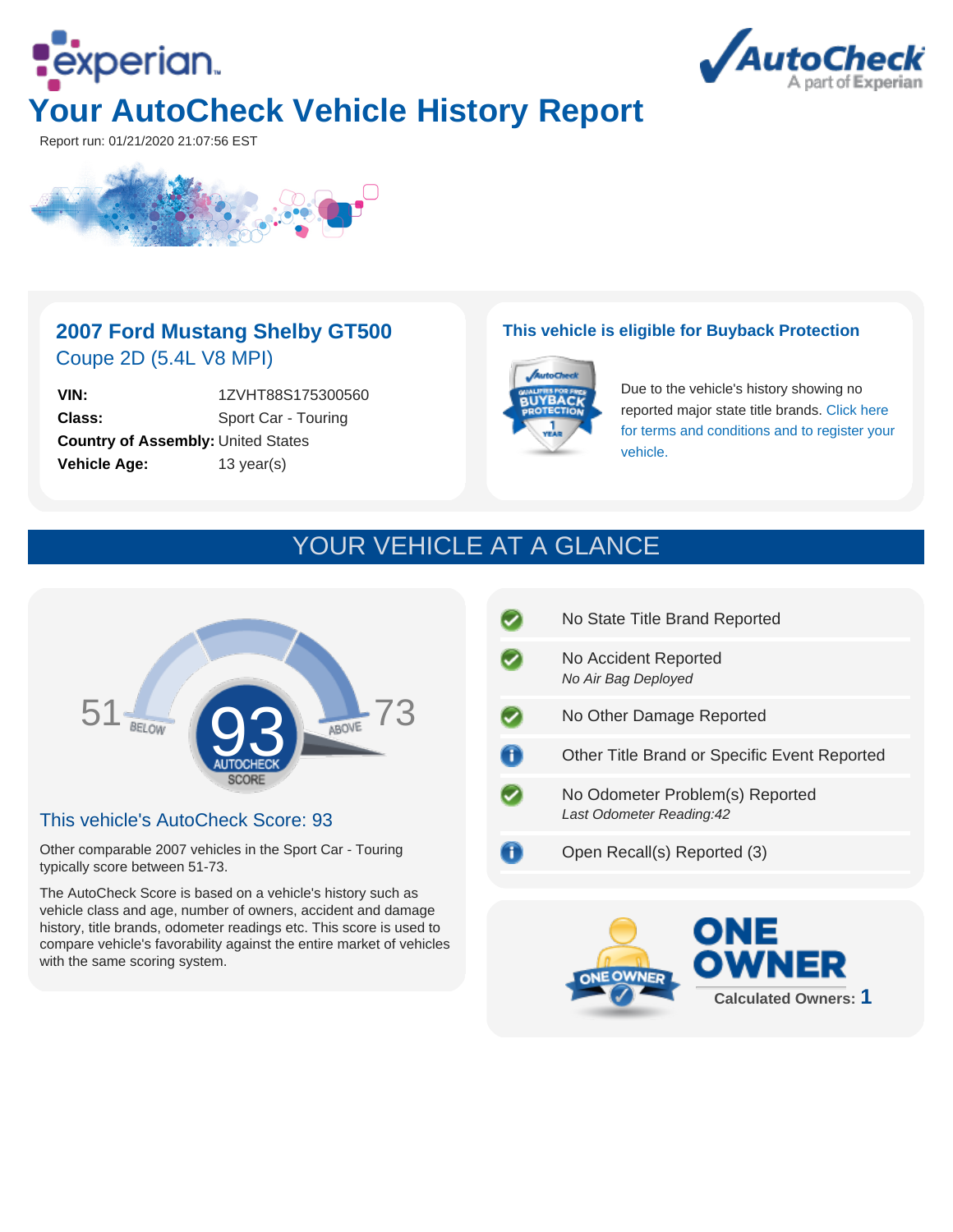#### Owner History

# **Current Owner**

Purchased: 2007 Where: CA Owned from: 03/27/2007 - Present 12 year(s) 9 month(s)

#### Vehicle Usage

**Vehicle Use: There is indication of the below usage(s) for this vehicle**

**Personal** | Fleet | Rental | Lease | Taxi | Livery | Police | Government | Drivers Ed | Commercial

## **Major State Title Brand Check**

Your Vehicle Checks Out: No major state title brand has been reported by the state Division of Motor Vehicles (DMV). Your vehicle is qualified for the AutoCheck Buyback Protection Program. [Terms and](http://www.autocheck.com/vehiclehistory/autocheck/en/buyback-protection) [conditions. Register here.](http://www.autocheck.com/vehiclehistory/autocheck/en/buyback-protection)



| 0 Problem(s) Reported | <b>Major State Title Areas Checked</b> |
|-----------------------|----------------------------------------|
|                       | No fire brand                          |
|                       | No hail brand                          |
|                       | No flood brand                         |
|                       | No junk or scrapped brand              |
|                       | No manufacturer buyback                |
|                       | No lemon brand                         |
|                       | No salvage brand                       |
|                       | No rebuilt or rebuildable brand        |
|                       | No odometer brand (EML or NAM)         |
|                       |                                        |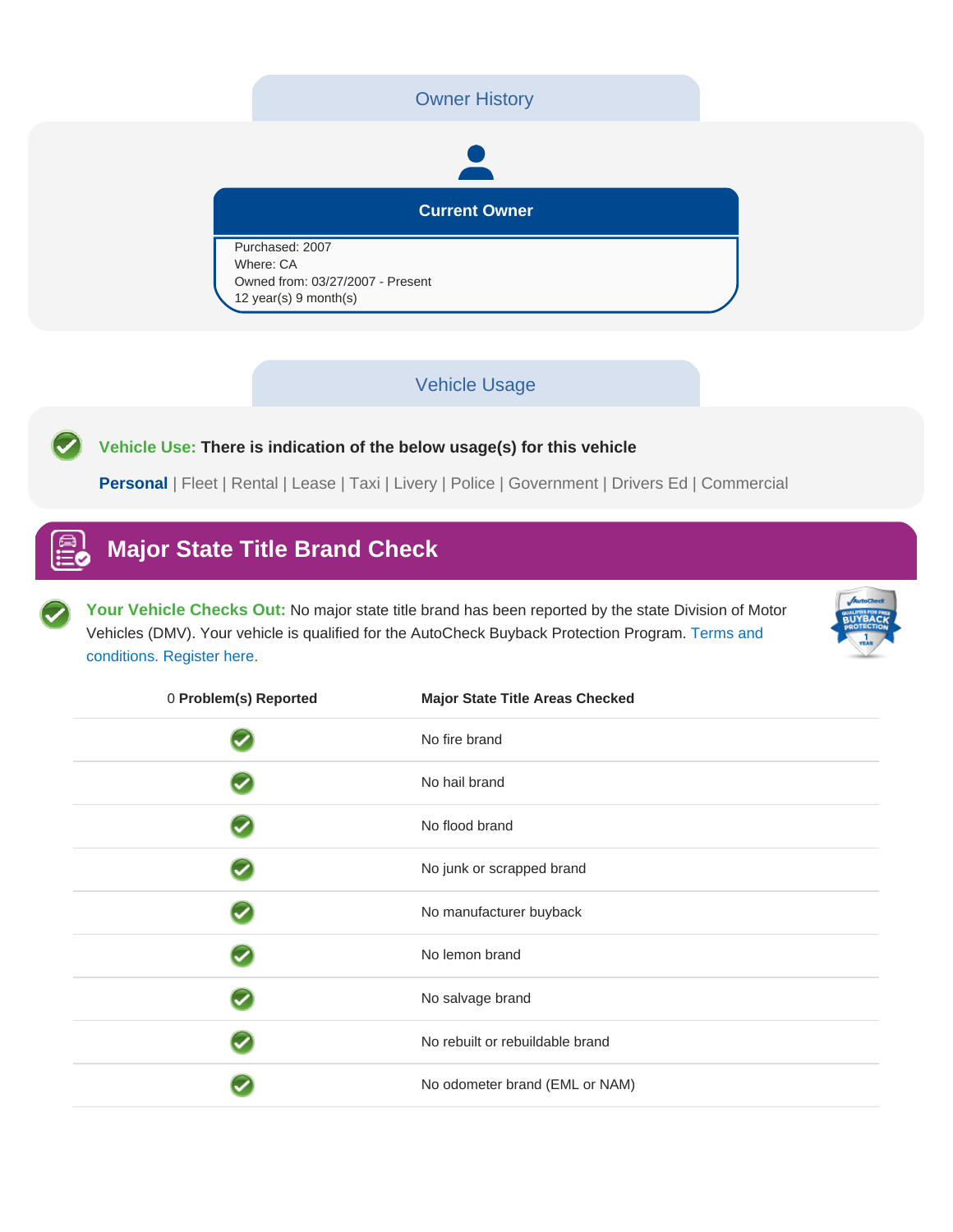

**Your Vehicle Checks Out:** AutoCheck has not received any accident records from government sources and independent agencies on this vehicle. Not all accidents are reported to AutoCheck.



**NO DAMAGE** FOUND ON RECORD

## **Damage Check**

**Your Vehicle Checks Out:** AutoCheck has not received a damage-related event from an auction or an independent source. Not all damage events are reported to AutoCheck. It is recommended to have pre-owned vehicles inspected by a third party prior to purchase.

| 0 Problem(s) Reported | <b>Other Problem Areas Checked</b>                   |
|-----------------------|------------------------------------------------------|
|                       | No non-title fire damaged record                     |
|                       | No non-title hail damaged record                     |
|                       | No non-title flood damaged record                    |
|                       | No auction junk or scrapped record                   |
|                       | No auction rebuilt or rebuildable record             |
|                       | No salvage auction record                            |
|                       | No damaged or major damage incident record           |
|                       | No structural damage or structural alteration record |
|                       | No recycling facility record                         |
|                       | No crash test record                                 |

## **Other Title Brand And Specific Event Check**

**Information Reported:** One or more non-major state title brand(s) and/or additional significant event(s) has been reported to AutoCheck. It is recommended to have pre-owned vehicles inspected by a third party prior to purchase.

Ō

2 **Event(s) Reported Vehicle Events Checked**

No Insurance Loss record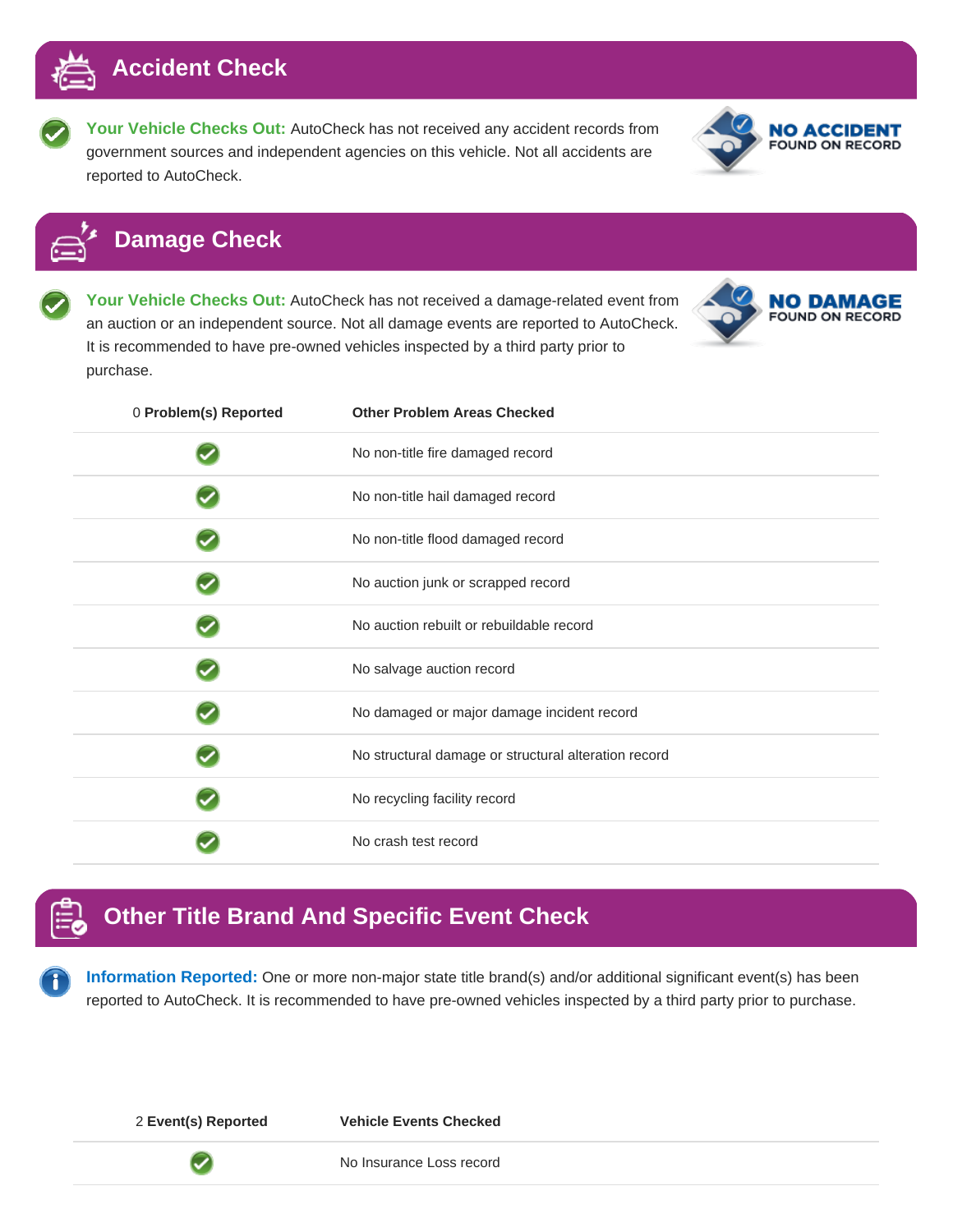| 2 Event(s) Reported | <b>Vehicle Events Checked</b>                |
|---------------------|----------------------------------------------|
|                     | No Titled to an insurance company record     |
|                     | No Auction Lemon/Manufacturer Buyback record |
|                     | No abandoned title record                    |
|                     | No grey market title record                  |
| Ħ                   | Loan/Lien record(s)                          |
|                     | No repossessed record                        |
|                     | No corrected title record                    |
| τ                   | Duplicate title record                       |
|                     | No theft record(s)                           |

# **Odometer Check**

**Your Vehicle Checks Out:** No odometer brands, rollbacks, rollover or tampering has been reported to AutoCheck from state Division of Motor Vehicles (DMV) or auction sources. AutoCheck also examined the sequence of reported odometer readings to determine if there are any potential discrepancies.

**State title odometer check**

**Auction odometer check**

**Odometer calculation check**

| 0 Problem(s) Reported | <b>Mileage</b> | <b>Date Reported</b> |
|-----------------------|----------------|----------------------|
|                       | 42             | 03/10/2007           |

# **Open Recall Check**

**Information Reported:** AutoCheck found **3** recalls. It is recommended that this vehicle be taken to the nearest dealer to have the recalled components replaced or fixed. Not all open recalls are reported to AutoCheck.

| Recall<br>Date | <b>MFR Recall</b><br><b>Number</b> | <b>Component</b>                                                                   |
|----------------|------------------------------------|------------------------------------------------------------------------------------|
| 02/13/2008     | 08C02                              | Safety Compliance: PASSENGER AIRBAG                                                |
| 05/22/2015     | 15S21                              | Safety Recall: DRIVER AIRBAG INFLATOR REPLACEMENT PARTS ARE READILY<br>AVAII ABI F |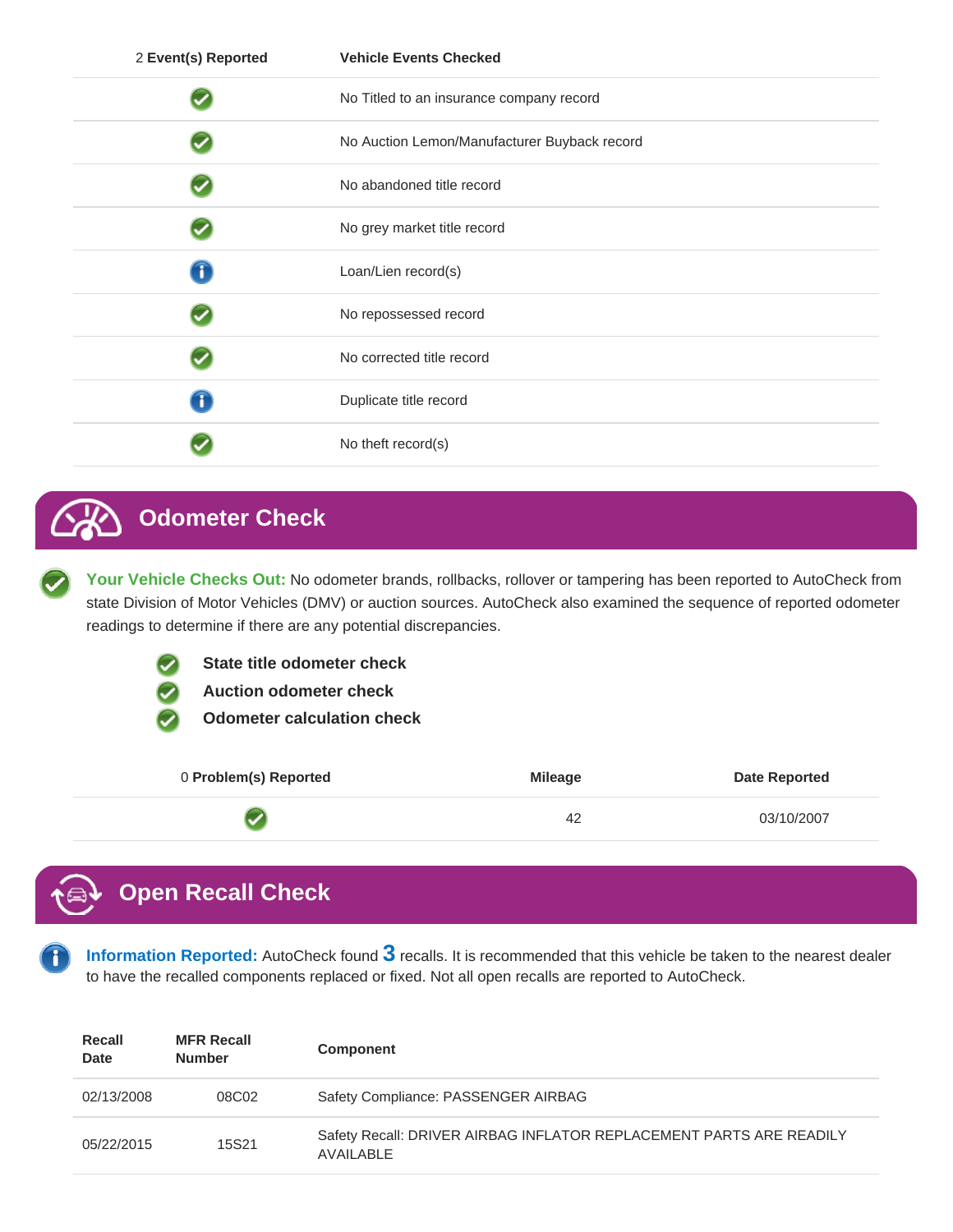01/27/2019 19S01 Safety Recall: PASSENGER AIRBAG INFLATOR REPLACEMENT

# Detailed Vehicle History

Below are the historical events for this vehicle listed in chronological order. Any discrepancies will be in bold text.

**Report Run Date:** 01/21/2020 21:07:56 EST

**Vehicle:** 2007 Ford Mustang Shelby GT500 (1ZVHT88S175300560)

| <b>Event</b><br><b>Date</b> | Location                  | <b>Odometer</b><br><b>Reading</b> | <b>Data Source</b>     | <b>Details</b>                                                                                                                                                                               |
|-----------------------------|---------------------------|-----------------------------------|------------------------|----------------------------------------------------------------------------------------------------------------------------------------------------------------------------------------------|
| 01/11/2007                  | MA                        |                                   | Independent<br>Source  | VEHICLE MANUFACTURED AND SHIPPED TO<br><b>DEALER</b>                                                                                                                                         |
| 02/15/2007                  |                           |                                   | Independent<br>Source  | VEHICLE MANUFACTURED AND SHIPPED TO<br><b>DEALER</b>                                                                                                                                         |
| 03/10/2007                  | CA                        | 42                                | Motor Vehicle<br>Dept. | ODOMETER READING FROM DMV                                                                                                                                                                    |
| 03/27/2007                  | VALENCIA,<br>CA           |                                   | Motor Vehicle<br>Dept. | <b>REGISTRATION EVENT/RENEWAL</b>                                                                                                                                                            |
| 03/29/2007                  | VALENCIA,<br>CA           |                                   | Motor Vehicle<br>Dept. | <b>TITLE(Lien Reported)</b>                                                                                                                                                                  |
| 02/13/2008                  |                           |                                   | Manufacturer           | MANUFACTURER RECALL<br>RECALL 08C02<br>Safety Compliance: PASSENGER AIRBAG<br>LOCATE YOUR NEAREST AUTHORIZED<br>FORD DEALER TO SCHEDULE REPAIR.                                              |
| 05/17/2008                  | VALENCIA,<br>CA           |                                   | Motor Vehicle<br>Dept. | <b>TITLE</b><br><b>REGISTRATION EVENT/RENEWAL</b>                                                                                                                                            |
| 05/22/2015                  |                           |                                   | Manufacturer           | MANUFACTURER RECALL<br>RECALL 15S21<br>Safety Recall: DRIVER AIRBAG INFLATOR<br>REPLACEMENT PARTS ARE READILY AVAILABLE<br>LOCATE YOUR NEAREST AUTHORIZED<br>FORD DEALER TO SCHEDULE REPAIR. |
| 01/27/2019                  |                           |                                   | Manufacturer           | MANUFACTURER RECALL<br>RECALL 19S01<br>Safety Recall: PASSENGER AIRBAG INFLATOR<br><b>REPLACEMENT</b><br>LOCATE YOUR NEAREST AUTHORIZED<br>FORD DEALER TO SCHEDULE REPAIR.                   |
| 12/03/2019                  | <b>NORTH</b><br>HILLS, CA |                                   | Motor Vehicle<br>Dept. | <b>TITLE(Lien Reported)</b><br><b>DUPLICATE TITLE(Lien Reported)</b><br>REGISTRATION EVENT/RENEWAL                                                                                           |